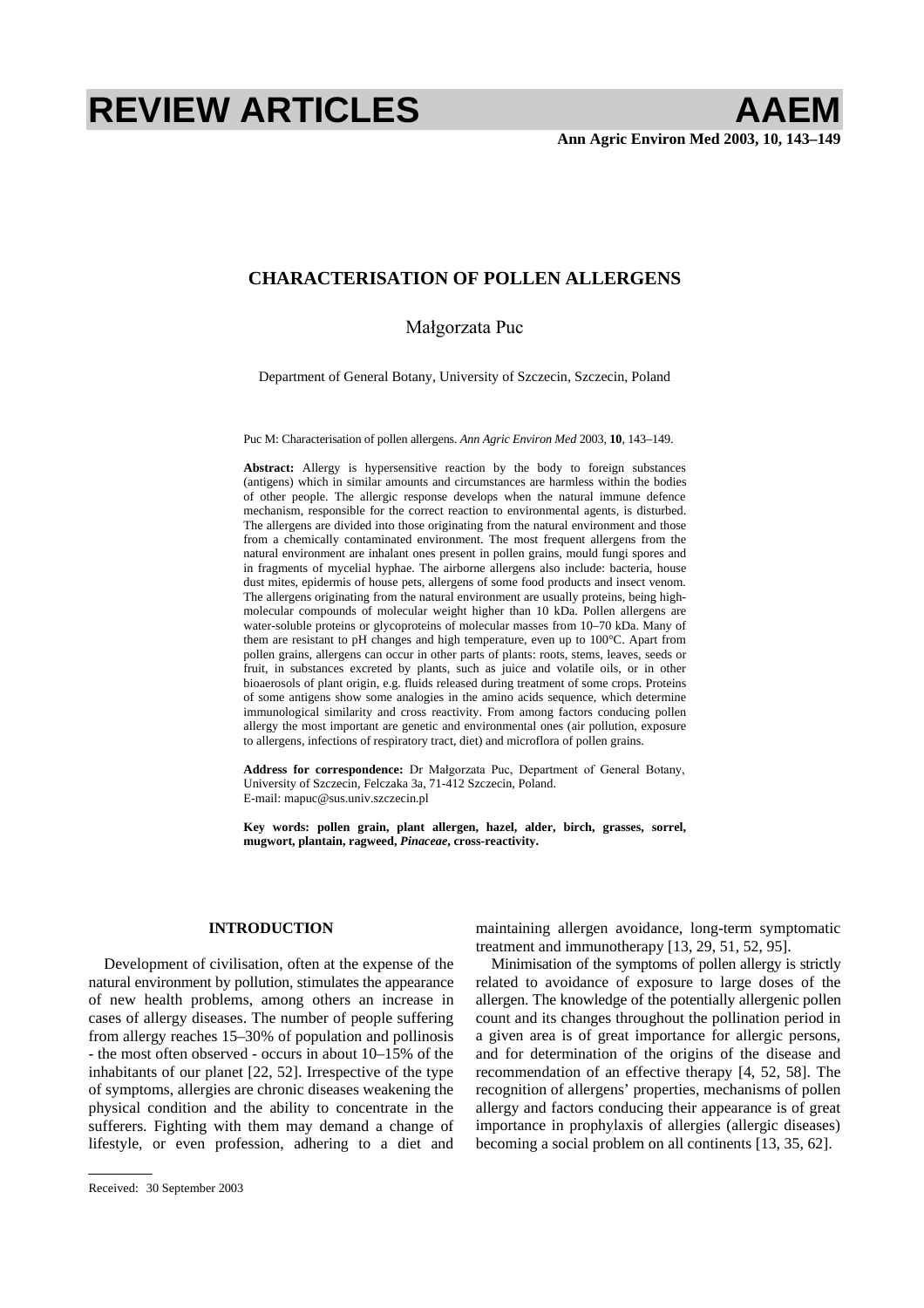#### **MECHANISM OF POLLINOSIS DEVELOPMENT**

Allergy is hypersensitive reaction to foreign substances (antigens) which in similar amounts and circumstances are harmless within the bodies of other people. The term allergy was proposed in 1906 by Clemens von Pirquet to describe the state of altered reactivity of an organism. It combines two Greek words *allos* - other and *ergos* action [52].

The allergic response develops when the natural immune defence mechanism, responsible for the correct reaction to environmental agents, is disturbed. The natural immunity of the human organism is a result of the congenital immunity and the immunity acquired in contacts with environmental antibodies. The immunity has two components:

- The humoral due to antibodies, especially those belonging to the immunoglobuline classes IgG, IgA and IgM, and to a complement system.
- The cellular immunity depending on the cells involved in the immunity reactions such as presenting antigen cells (macrophages, dendritic cells), lymphocytes T and B, monocytes and granulocytes [33].

Apart from the humoral and cellular immunities, the human organism has specialised mechanisms of local immunity in the organs in direct contact with the environment, e.g. local immunities of mucous membranes of the respiratory tract, alimentary tract and skin. In healthy people there is a physiological balance between the amount and the functional state of the cell mediated immune system. In allergic reaction this statement is disturbed. According to the classification proposed by Gell and Coombs [24], there are four types of allergic reactions:

**Type 1** (immediate, anaphylactic), most often observed in pollinosis; develops when the allergen stimulates the organism to produce specific antibodies belonging to immunoglobulines class E (IgE) [33, 40, 52, 67]. These specific IgE antibodies bind specific allergen on the surface of mastocytes and basophiles, and stimulate them to release inflammatory mediators (early phase of allergic reaction). When the organism is still exposed to the allergen, the late phase of type 1 allergic reaction develops followed by chronic inflammation. In this phase, excretion of inflammatory mediators can be induced not only by the specific allergen that has triggered the reaction, but also by unspecific stimuli, e.g. chemicals (pesticides, formaldehyde, phenol) or physical factors (effort, decreased temperature, compression).

Clinical symptoms observed in type 1 allergic reaction are: nose itching, sneezing, burning sensation, production of watery or mucous excretion, conjunctivitis, and possibly altered condition of other organs [6, 95]. Type 1 allergic reaction can also lead to anaphylactic shock, urticaria, IgE-dependent swelling, or some forms of bronchial asthma. This type reaction is typical of allergies of genetic origin, IgE-dependent, known as atopic.

**Type 2** allergic reaction (cytotoxic) develops when allergisation is accompanied by the appearance of specific antibodies, usually from IgG or IgM class. The antibodies react with allergens on the surface of cell membranes (usually blood cells or bone marrow cells), which consequently undergo decomposition.

**Type 3** allergic reaction takes place when allergen reacts with IgG, IgM, IgA immunoglobulin class antibodies or IgE forming immune complexes, which deposit in tissues initiating inflammations. Type 3 reaction is often caused by drugs, foreign species serum, food products and organic or inorganic dust.

**Type 4** allergic reaction is known as a delayed or cellular reaction. The main role in this type is played by lymphocytes T allergised by a specific allergen, excreting cytokines triggering inflammatory reaction in tissues. Recent studies have indicated the possibility of the involvement of immunoglobuline E in the type 4 reaction [33, 52].

## **GENERAL CHARACTERISATION OF ALLERGENS**

Allergens are divided into those originating from the natural environment and those originating from a chemically contaminated environment. In the first group, the most frequent are the airborne allergens occurring in pollen of different plants, mould fungi spores and in fragments of mycelial hyphae. The airborne allergens also include: bacteria, house dust mites, epidermis of house pets, allergens of some food products and insect venom. The allergens originating from the natural environment are usually proteins, being high-molecular compounds of molecular weight higher than 10 kDa. The allergens originating from a chemically contaminated environment are usually low-molecular chemical compounds and elements of the nature of heptanes. They acquire complete antigen properties only after linking with proteins in an organism. Their best known representatives include: metals, drugs, additives to food products, latex, aldehydes [33, 52].

Pollen allergens are water-soluble proteins or glycoproteins of molecular weight from 10–70 kDa [3, 13, 18, 40, 48, 50, 65, 95]. Many pollen allergens are resistant to pH changes and to high temperature, even up to 100°C [50]. Their nomenclature has been unified on the basis of recommendations published by the World Health Organisation in 1994. The designations are derived from the first three letters of the genus and the first letter of the species. The Arabic numeral accompanying the letters denotes the sequence of identification and description of a given allergen, e.g. the allergens of *Ambrosia artemisiifolia* are named as Amb a 1, Amb a 2, Amb a 3 [39]. Until 1994, the allergens were also named following this rule, but in italics and with Roman numerals, e.g. the allergens of *Artemisia vulgaris* were referred to as Art *v* I, Art *v* II, Art *v* III [46, 48, 65, 95].

Apart from the pollen grains, antigens can also be present in the other parts of plants in roots, stems, leaves, seeds, fruit, which has been proved in e.g. ragweed, grass,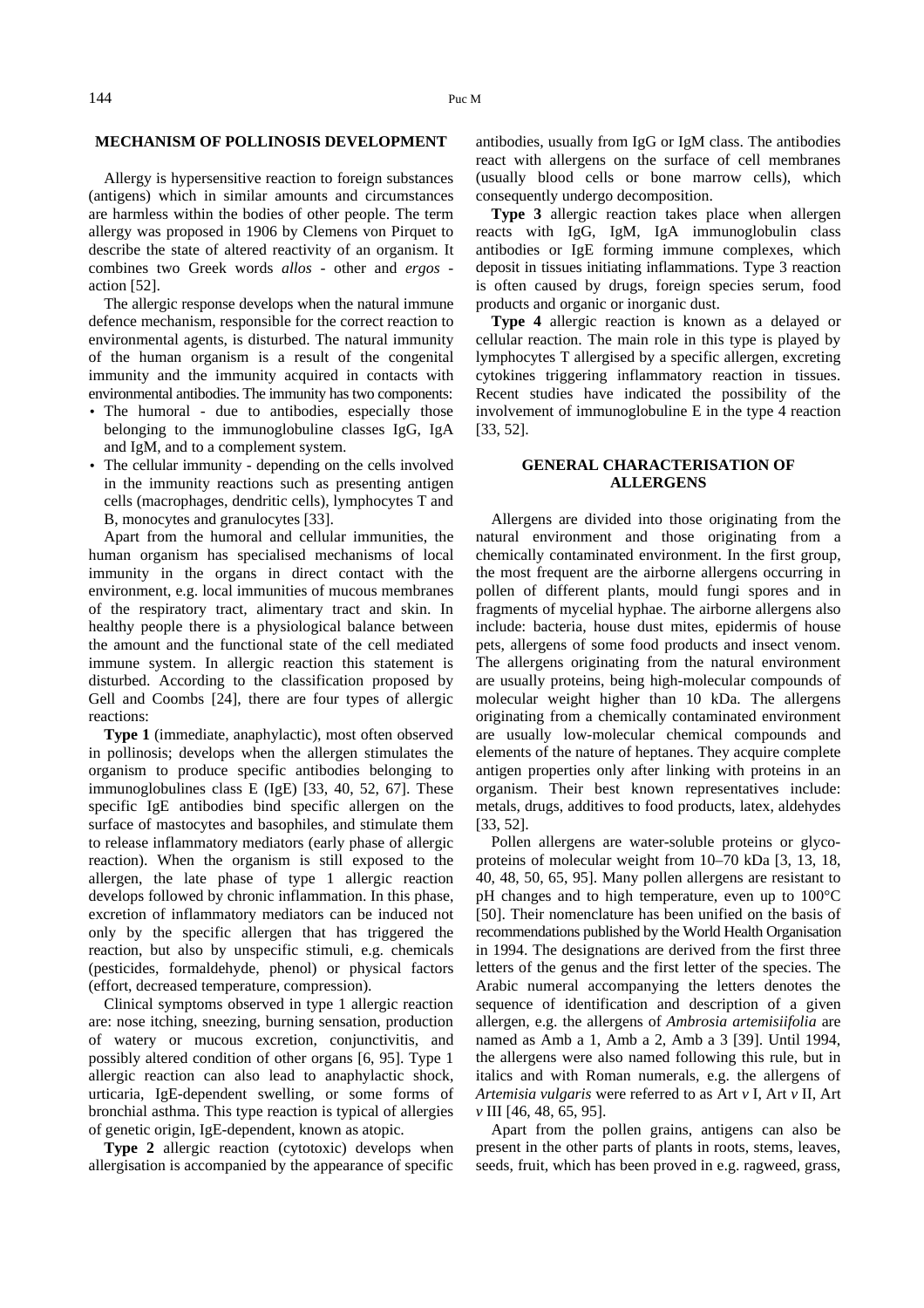and plantain [25, 42, 53, 59]. Allergic reaction can also be triggered by some substances excreted by plants, such as juice and volatile oils, or in other bioaerosols of plant origin, e.g. fluids released during treatment of some plants (crop, cotton, herbs) [15, 42]. It has been established that one allergen is farnezol occurring in the volatile oil excreted by flowers of the lime tree [80]. The pollen grains of mugwort, also contains, apart from proteins, sesqiterpenes stimulating allergic reactions, which cause

#### **CROSS REACTIONS**

airborne contact dermatitis [64].

Proteins of different antigens show certain analogies in the sequence of amino acids determining immunological similarity and cross reactivity. The cross reactions take place between the antibody and the allergen of a chemical structure similar to that of the antibody whose production it stimulates [33, 58]. The major allergens of the pollen of trees growing in the temperate climatic zone are structurally and immunochemically similar. In the species of the same genus the repeatability of the amino acid sequences reaches 80÷90% [48, 94]. For example, cross reactions are observed between allergens of grass pollen within one genus, and between the genera [18, 50, 54, 88], between the antigens of birch and ash tree pollen [69, 70, 86], within the family *Fagaceae*, *Corylaceae* and *Betulaceae* [50, 75], and between the antigens of pollen of some trees, herbal plants and fruit, as well as edible vegetables [14, 40, 59, 60, 89, 91, 94].

## **CHARACTERISATION OF SELECTED POLLEN ALLERGENS**

**Hazel (***Corylus* **spp.).** The major allergen of hazel pollen is Cor a 1 of the molecular mass 13.5 kDa. Although the hazel pollen count is moderate to low (20– 30 grains in 1  $m<sup>3</sup>$ ), the pollen reveals strong allergenic properties, enhanced by the fact that it can enter into intense cross-reactions with the antigens of the pollen of birch and alder trees [39, 40, 50, 75].

**Alder (***Alnus* **spp.).** The main allergen in alder tree pollen is Aln g 1 of the molecular mass 17 kDa [39, 50]. Its allergenic properties are related to high concentrations in the atmosphere, reaching even above 2000 grains in 1 m<sup>3</sup> [90], and the possibility of cross reactivity with birch pollen. Fortunately, in the period of alder tree pollination the exposure to its pollen is limited because low temperatures in February and March do not favour long outdoor presence [75].

**Birch (***Betula* **spp.).** Birch pollen reaches a very high concentration in air, reaching  $5000$  grains in 1 m<sup>3</sup> [9, 16, 90]. Allergy symptoms can also occur on contact with house dust in which the maximum concentration of birch pollen is observed in the three weeks after the peak of pollination [27, 63].

The major allergen of birch pollen is Bet v 1 of the molecular weight 17 kDa, composed of 159 amino acids. It enters into the cross-reaction with the apple allergen of the same molecular weight. Bet v 2 has 133 amino acids in a sequence close to that of the proteins from the prophilline group taking part in polymerisation of actine. Bet v 3 of the molecular weight 20 kDa is the kallmodulin, which activates many enzymes [39, 50]. Bet v 7, identified by Cadot *et al.* [8], has the molecular mass of 18 kDa and belongs to cyclophilines characterised by high cross-reactivity with the other birch pollen antigens. Over 90% of people suffering from pollinosis are allergic to the allergens of birch pollen [9]. In 1972, Belin, using immunochemical methods, demonstrated that antigens leave the birch pollen grain within one minute of contact with a solution of the physiological saline, and proved that the majority of allergens leave the pollen grain in the first 45 minutes of contact with physiological salt. Grote *et al.* [25, 26] localised the allergy-inducing proteins in the birch pollen grain as occurring mainly in the cytoplasm on amyloplasts, in sporoderm and near the pores.

**Grasses (***Poaceae***).** Allergens of grass pollen are the most common cause of allergic inflammation of nasal mucosa and conjuctivitis. The concentration of grass pollen grains in air reaches the very high values of 4000–  $5000$  grains in 1 m<sup>3</sup>. In Holland and France, as many as 80% of pollinosis sufferers are allergic to antigens of grass pollen [88]. Allergens of particular grass species show intense cross-reactivity [18, 88]. The allergyinducing proteins from grass pollen have been comprehensively studied and on the basis of the structural similarities have been divided into 7 groups. Group 1 comprises glycoproteins of the molecular weight of 27 kDa. They are localised in sporoderm, in the vicinity of starch grains and in cytoplasm of the pollen grain. The best known allergen is Lol p 1. Groups 2 and 3 comprise non-glycosylic proteins of the molecular weight of 11 kDa, and the amino acids sequence close to that of Lol p 1, the allergens of group 4 have the molecular weight of 57 kDa, together with those of group 5–30 kDa. The allergens of group 6 are cytochromes, and those of group 7 are prophillines of the molecular weight 14 kDa [50, 60, 89]. The allergic properties of prophillines are related to the degree of air pollution. In the highly industrialised areas and in big cities they are the major allergens, and in other areas they are the minor allergens [83]. Prophillines can be responsible for the cross-reactions between the allergens of grass pollen and the allergens of edible vegetables [59]. Masuch *et al.* [47], studying the allergyinducing properties of *Lolium perenne*, have shown that the presence of ozone increases the concentration of the allergen Lol p 5 in the pollen grains of this grass. Schoene *et al.* [71] have found that in the presence of ozone the number of pollen grains of *Lolium perenne* containing amyloplasts decreases and vacuolization of the grains with amyloplasts is stronger.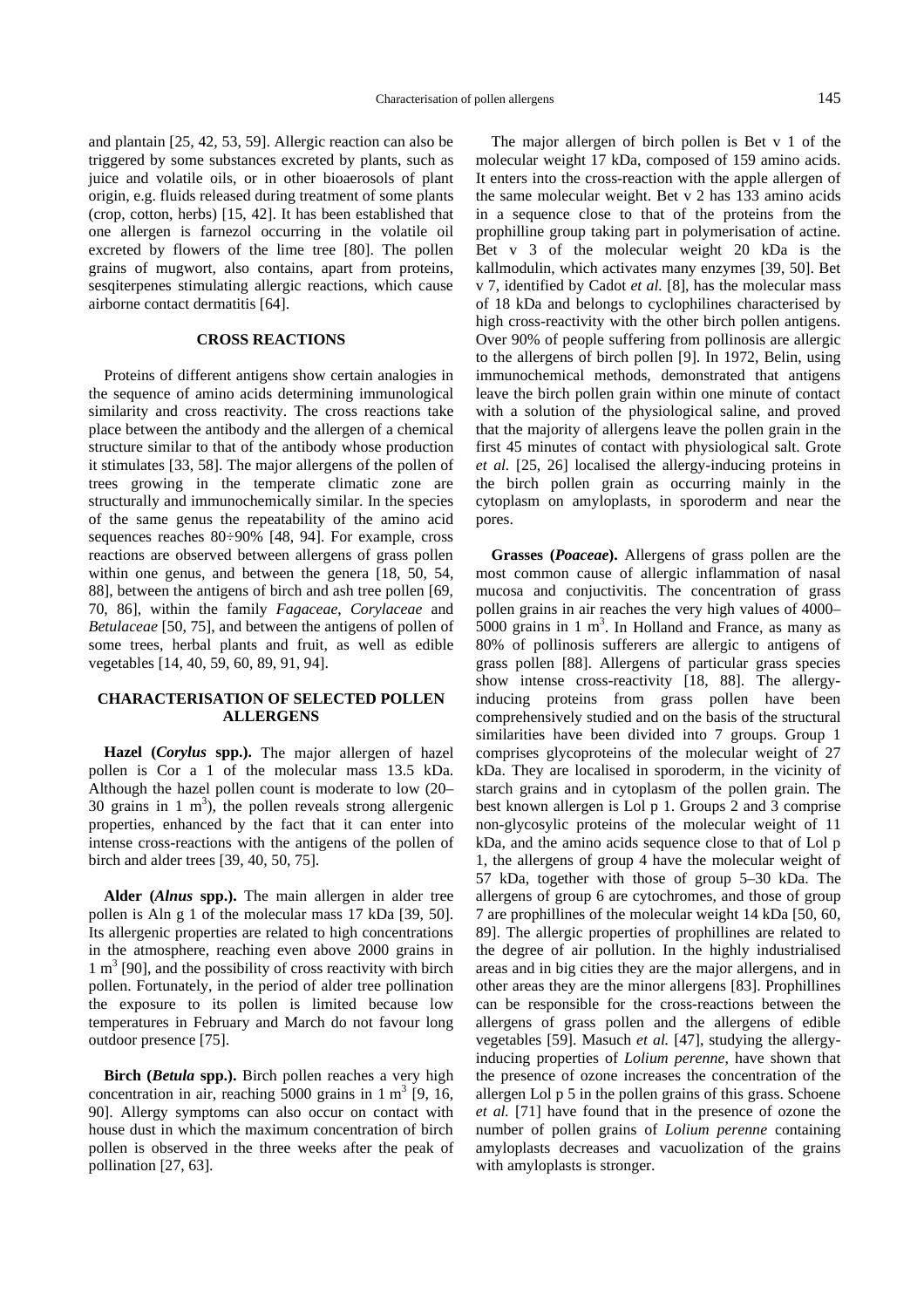**Sorrel (***Rumex* **spp.).** The species of the *Rumex* genus are characterised by high pollen production as an individual plant can produce about 400 million grains. Despite this high number of grains, its allergen is not particularly clinically important [20]. Horak and Jäger [30] found allergic reaction to the antigens of sorrel in 20% of pollinosis sufferers. Maasch and Geissler [44] have proved that as many as 70% of pollinosis patients have positive reaction to the *Rumex* allergens - result of the cross-reaction between the allergens of the pollen of grass and sorrel.

**Mugwort (***Artemisia* **spp.).** The antigen activity of the Artemisia pollen is high and its allergens are responsible for the majority of pollinosis symptoms observed in late summer [37]. According to Wallenstein and Kersten [87], and Spieksma [74], 3–10% of pollinosis sufferers are allergic to the *Artemisia* antigens, the majority of which are also allergic to the pollen of grass, ragweed and the allergens of apple and celery [26, 28, 50].

The concentration of mugwort pollen just above the ground level is several times higher than at a height of 15–25 m [77]. The major allergens of mugwort are Art v 1 of the molecular mass 60 kDa and Art v 2–20 kDa [48, 76].

**Plantain (***Plantago* spp.). The concentration of plantain pollen in air reaches low to moderate values. The allergies to its allergen are accompanied by allergies to pollen of other plant species. On the basis of studies performed in many European cities [43, 73] the concentration of plantain pollen in air has been found to be low and irregular. In the period of plantain pollination, Bryant *et al.* [5] reported (from Sydney) that the patients developing asthma symptoms were simultaneously allergic to the plantain allergens. The allergy to plantain allergens was noted in 84% patients with asthma.

As the peak of pollination occurs in June, the allergic symptoms can be mistakenly associated with grass pollen allergy [29].

**Ragweed (***Ambrosia* **spp.).** Ragweed pollen is a common cause of pollinosis in North America. Until the end of the 60s, it was believed that ragweed did not occur in Europe, and therefore had not been considered as a source of serious allergenic threat. In recent years, ragweed appeared in Europe in hitherto unknown localities, and the number of people allergic to the allergens of this plant has been gradually increasing [45, 61, 79].

In Europe, the ragweed pollen has a non-uniform distribution. It is abundant in Hungary, Ukraine and northern Italy, less frequent in France, the Balkan Peninsula, Switzerland, Austria, Slovakia and the Czech Republic [34, 36, 45, 92]. In 1993, about 20% pollinosis sufferers were allergic to *Ambrosia* pollen, while in 1997 their number increased to about 70% [93]. Horak *et al.* [31] have shown that high concentrations of the ragweed sporomorphs in the air in Vienna have been introduced via long-distance transportation. Similar phenomena have been observed in many European countries [12, 34, 61, 78].

The ragweed allergens have been thoroughly recognised and the amino acid sequence has been determined for Amb a 1/2, Amb a 3, Amb a 5, Amb a 6 and Amb t 5 [39, 48, 50]. *Ambrosia* pollen cross react with almost all other composites, especially with mugwort pollen. Further cross reactions are known with dandelion, goldenrod, sunflower and chamomile [12].

**Pinaceae (***Pinaceae***).** Allergenic activity of the pollen of *Pinaceae* is low [21, 32]; however, its allergens can cause allergic reaction [55, 72]. The concentration of pine pollen in air reaches 8000 grains in  $1 \text{ m}^3$  [23]. The pollen may be important as adjuvant enhancing the symptoms triggered by grass pollen allergens [55, 72].

## **FACTORS CONDUCIVE TO ALLERGY TO POLLEN**

## **Genetic factors**

Inherited susceptibility to allergies depends on many genes. The processes affected by inherited features include: regulation of immunoglobulin E production, enhanced capability of activation of cells involved in allergic reactions, release of histamine and production of cytokines and oversensitivity of tissues or organs affected by allergic reaction [52]. If both parents have the same pollinotic symptoms the probability of allergy to pollen in their child is of about 80% [49].

#### **Environmental factors**

**Air pollution.** Increasing air pollution in industrialised areas and big cities with ozone, formaldehyde, sulphur dioxide, nitrogen oxides, and industrial dust increases the risk of allergies [10, 13, 38, 51, 66].

Ozone has an irritating effect on the airways mucous membrane. It is formed as a result of complex photochemical reactions between the volatile organic substances, nitrogen oxides and sunlight. These reactions are particularly intense in big cities in summer after the morning rush hour. Kehrl *et al.* [38], Spieksma [74] and Riediker *et al.* [62] have proved a sensibilising effect of ozone in people suffering from asthma of allergic origin. Formaldehyde irritates the respiratory tract, impairing the ciliary apparatus, which in turn facilitates the access of allergens to the tissues. It is released as a gas from paints, lacquers, glues, carpets, floor coverings, insulating materials and furniture made of chipboards [64]. Sulphur dioxide is formed as a result of combustion of highsulphur-content coal. Nitrogen oxides come mainly from exhaust gases, especially diesel exhausts, and gas cookers. These compounds can damage the mucous membrane of the respiratory tract, cause an increase in the mucus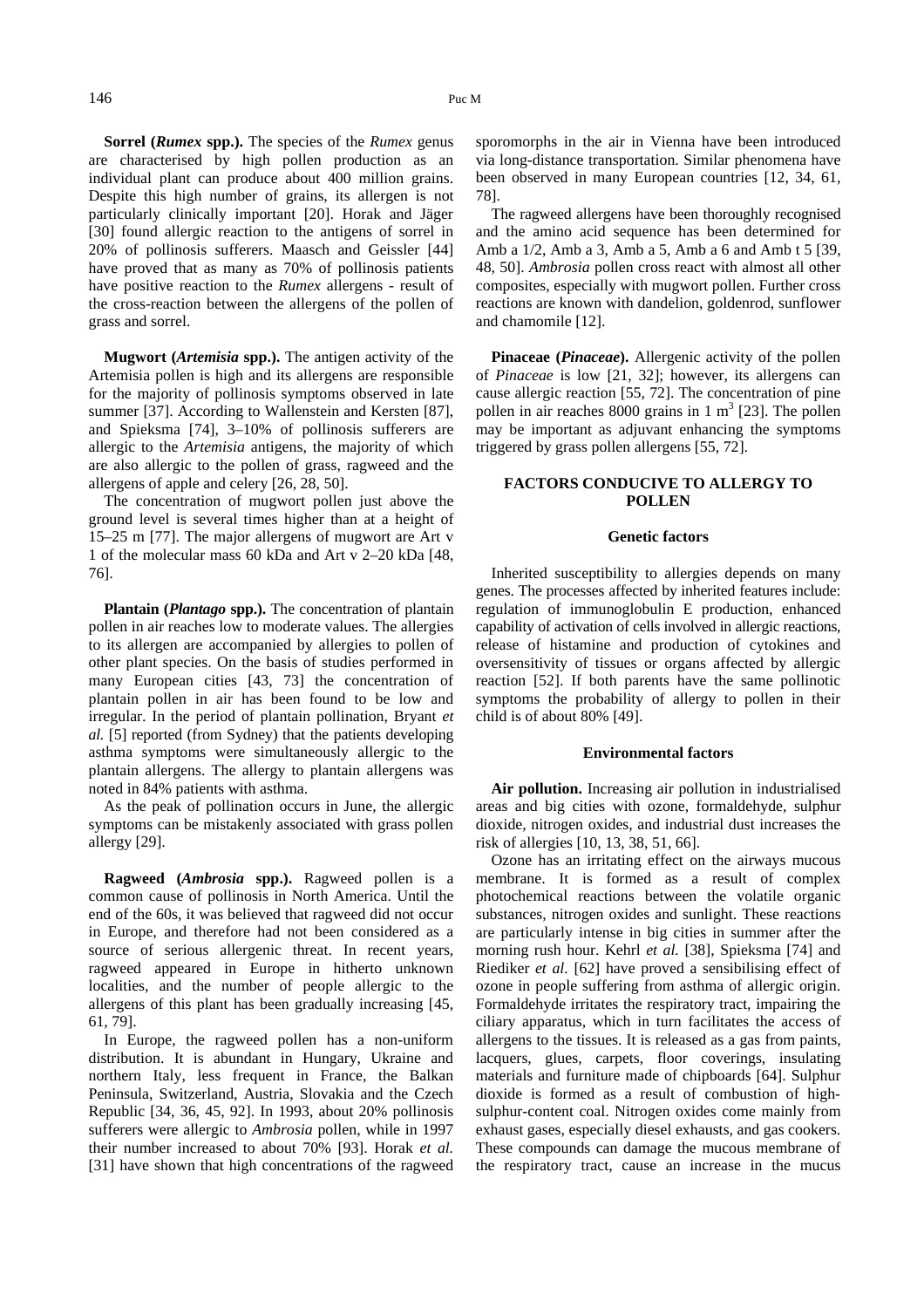| Taxon                        | Threshold of pollen counts<br>[pollen grains/1 $m3$ ] | City, country    | Author                       |
|------------------------------|-------------------------------------------------------|------------------|------------------------------|
| Ragweed (Ambrosia spp.)      | 20                                                    | Vienna, Austria  | Jäger [34]                   |
|                              | $20 - 30$                                             | Italy            | Mandrioli et al. [45]        |
|                              | $20 - 30$                                             | Lyon, France     | Thibaudon [82]               |
|                              | 13                                                    | Burgundy, France | Laaidi & Laaidi [41]         |
|                              | 20                                                    | Lyon, France     | Stepalska [79]               |
| Birch ( <i>Betula</i> spp.)  | 100                                                   | Poland           | Hofman & Michalik [29]       |
|                              | 100                                                   | Triest, Italy    | Filon et al. $[19]$          |
|                              | $30 - 80$                                             | Norway           | Vik et al. [84]              |
| Mugwort (Artemisia spp.)     | $6 - 12$                                              | Poland           | Hofman & Michalik [29]       |
|                              | 12                                                    | Genoa, Italy     | Voltolini et al. [85]        |
| Hazel ( <i>Corylus</i> spp.) | $6 - 12$                                              | Poland           | Hofman & Michalik [29]       |
|                              | $20 - 30$                                             | Triest, Italy    | Filon et al. $[19]$          |
|                              | $25 - 30$                                             | Warsaw, Poland   | Rapiejko & Lipiec [58]       |
| Alder ( <i>Alnus</i> spp.)   | 50                                                    | Poland           | Hofman & Michalik [29]       |
|                              | 50                                                    | Triest, Italy    | Filon et al. [19]            |
|                              | 45                                                    | Warsaw, Poland   | Rapiejko & Lipiec [58]       |
| Grasses (Poaceae)            | 30                                                    | Finland          | Rantio-Lehtimäki et al. [56] |
|                              | 37                                                    | Bilbao, Spain    | Antepara et al. [1]          |
|                              | 53                                                    | Warsaw, Poland   | Rapiejko [57]                |
|                              | 71                                                    | Mazury, Poland   | Rapiejko [57]                |
|                              | 20                                                    | Rabka, Poland    | Rudzki [64]                  |
| Rye (Secale spp.)            | $20 - 25$                                             | Warsaw, Poland   | Rapiejko & Lipiec [58]       |
|                              | 10                                                    | Rabka, Poland    | Rudzki [64]                  |
|                              | 10                                                    | Poland           | Hofman & Michalik [29]       |

**Table 1.** Threshold values of pollen count (at which allergy symptoms develop).

viscosity, irritate the endings of nerve fibres in bronchi, and thus can trigger inflammation. They have also been found to occur on the surface of pollen grains [10, 62].

According to a recent study, many more pollinosis sufferers live in the cities than in the country [4, 6, 7, 11, 13, 51, 67].

**Exposure to allergens.** People with atopy (predisposed to type I allergies) should try to avoid prolonged contact with large doses of the allergen. In the cities, between tall buildings, the air circulation is disturbed, which can lead to an increased level of pollen counts in the area [17]. People working in certain professions (farmers, orchard growers or greenhouse workers) are periodically exposed to very high pollen counts, which may be related to the increased incidence of pollinosis [15].

Apart from an effective pharmacological therapy, people suffering from allergies should be informed about the mechanisms of allergies and methods of avoiding exposure to allergens in order to improve their quality of life. The threshold values of pollen count at which clinical symptoms can develop are given in Table 1.

**Infections of the respiratory tract.** Virus infections, particularly in children, can stimulate an allergic inflammatory response [29] and cause the exacerbation of allergic disease [52].

**Diet.** Everyday diet includes increasing amounts of processed food, conserved food products and products containing leavening agents, stabilisers, artificial dyes and sulphur dioxide. In agriculture, there is an increasing use of pesticides, nitrogen fertilisers, antibiotics and hormones in animal production. These chemicals contain many agents inducing allergy [14].

#### **Microflora of pollen grains**

While airborne, pollen grains interact with different substances suspended in air, including microorganisms that deposit on the pollen grain surface [11]. According to Schäppi *et al.* [68], these interactions can change properties of pollen grains.

A mixed microflora, consisting of bacteria and fungi, is present on the surface of pollen grains of anemophilous plants. Most probably the pollen grains are infected at the moment of pollination by microorganisms originating from the plant surface. It cannot be excluded that some allergic symptoms appearing as a result of exposure to pollen are enhanced by the microorganisms and endotoxins on the pollen grains that can act as adjuvants [81].

#### **REFERENCES**

1. Antepara I, Fernandez JC, Gamboa P, Jauregui I, Miguel F: Pollen allergy in the Bilbao area (European Atlantic seaboard climatie): forecasting methods. *Clin Exp Allergy* 1995, **25**, 133-140.

2. Becker WM, Sliva-Tomczok W, Tomczok J, Behrendt H: Die Beeinflussung von Struktur und Mediatoreneigenschaften von Pollen durch Luftschadstoffgebiete. **In:** *4. Europäisches Pollenflug-Symposium, 28 February–2 March 1997,* 14. Bad Lippspringe 1997.

3. Belin L: Separation and characterization of birch pollen antigens with special reference to the allergenic components. *Int Arch Allergy Appl Immunol* 1972, **42**, 329-324.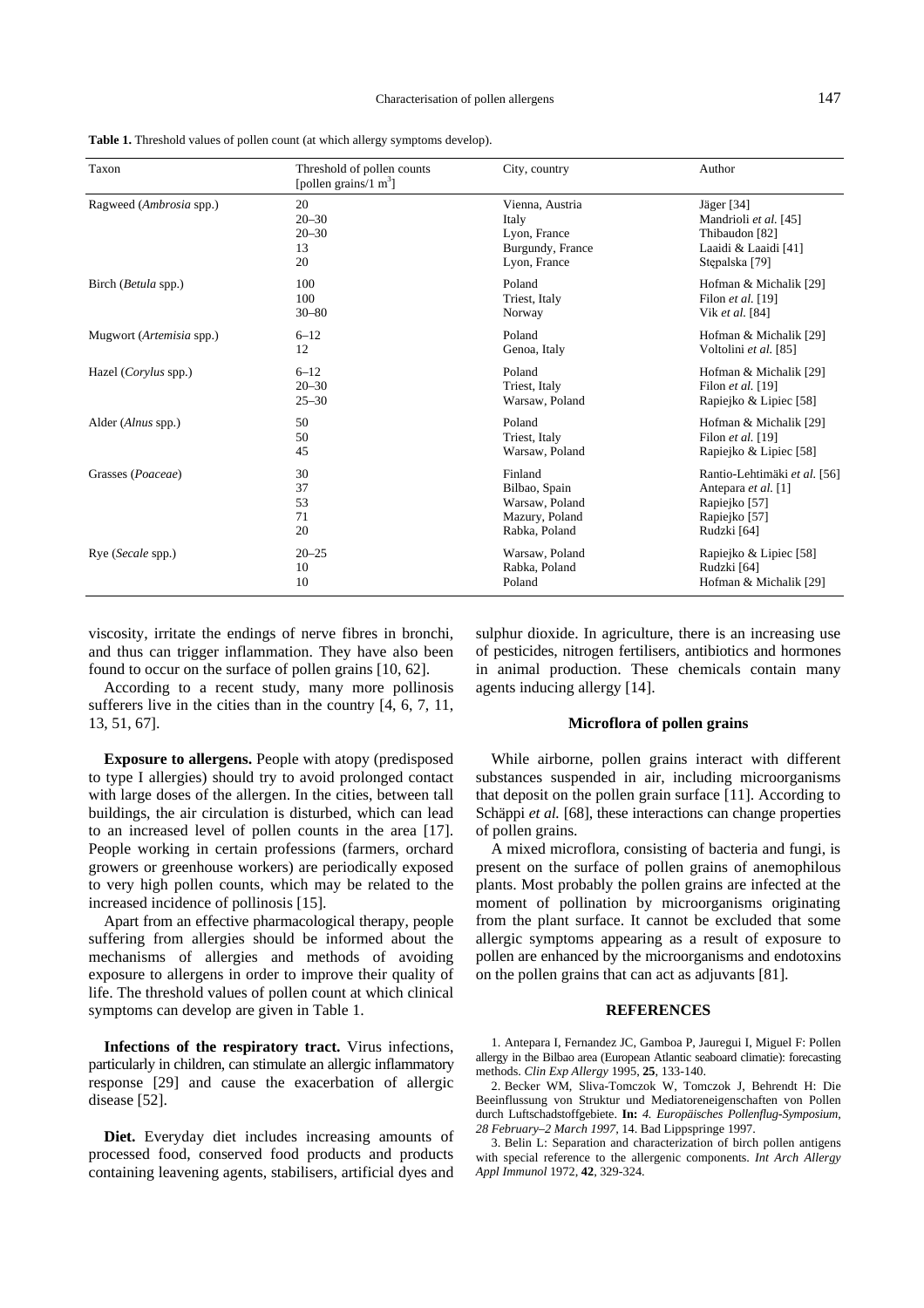4. Brabäck L, Kälvesten L: Urban living as a risk factor for atopic sensitization in Swedish schoolchildren. *Pediatr Allergy Immunol* 1991, **2**, 14-19.

5. Bryant DH, Burns WM, Lazarus L: The correlation between skin tests, bronchial provocation tests and the serum level of IgE specific for common allergens in patients with asthma. *Clin Allergy* 1975, **5**, 145- 157.

6. Buczyłko K: Multi-organ manifestation of hay fever. *Ann Agric Environ Med* 1996, **3**, 165-169.

7. Burt PJA, Sharma P: Effects of aeroallergens on the lung function of primary school children at two contrasting sites. **In:** *Second European Symposium on Aerobiology, 5-9 September 2000*, 47. Abstracts. Vienna 2000.

8. Cadot P, Diaz JF, Proost P, Van Damme J, Engelborghs Y, Stevens EAM, Ceuppens JL: Purification and characterization of an 18 kd allergen of birch (Betula verrucosa) pollen: Identification as a cyclophilin. *J Allergy Clin Immunol* 2000, **105**, 286-291.

9. Clot B: Airborne birch pollen on Neuchatel (Switzerland): onset, peak and daily patterns. *Aerobiologia* 2001, **17**, 25-29.

10. Comtois P, Schemenauer RS: Tree pollen viability in areas subject to high pollutant deposition. *Aerobiologia* 1991, **7**, 144-151.

11. Cox CS, Wathes CM (Eds): *Bioaerosols Handbook*. CRS Press, Boca Raton 1995.

12. Dahl A, Strandhede S-O, Wihl J-A: Ragweed – An allergy risk in Sweden? *Alergologia* 1999, **15**, 293-297.

13. D'Amato G: Allergens and Pollution: Consequences for Asthma. **In:** *Second European Symposium on Aerobiology, 5-9 September 2000,* 16-17. Abstracts. Vienna 2000.

14. Dreborg S, Foucard T: Allergy to apple, carrot and potato in children with birch pollen allergy. *Allergy* 1983, **38**, 162.

15. Dutkiewicz J, Górny RL: Biologiczne czynniki szkodliwe dla zdrowia - klasyfikacja i kryteria oceny narażenia. Med Pr 2002, 53, 29-39.

16. Emberlin J, Savage M, Woodman R: Annual variations in the concentrations of Betula pollen in the London area. *Grana* 1993, **32**, 359-363.

17. Emberlin J: Mechanisms of atmospheric transport. **In:** Ariatti A, Galán C (Eds): *Advanced Aerobiology Course*. Cordoba 1994.

18. Esch RE, Klapper DG: Isolation and characterization of a major cross-reactive grass group I allergenic determinant. *Mol Immunol* 1989, **26**, 557-561.

19. Filon FL, Bosco A, Barbina P, Sauli ML, Longo LR: Betulaceae and Corylaceae in Trieste (NE-Italy): Aerobiological and clinical data. *Aerobiologia* 2000, **16**, 87-91.

20. Frank E, Leonhardt L, Geissler W, Jäger S: Allergenic significance of Rumex pollen. **In:** D'Amato G, Spieksma FTM, Bonini S (Eds): *Allergenic Pollen and Pollinosis in Europe*, 119-120. Blackwell Scientific Publications, London 1991.

21. Freeman GL: Pine pollen allergy in Northern Arizona. *Ann Allergy* 1993, **70**, 491-494.

22. Frei T, Wüthrich B: Das nationale Pollenmessnetz in der Schweiz auf Hintergrund epidemiologischer Entwicklung zur Pollenallergie. **In:** *4. Europäisches Pollenflug-Symposium, 28 February–2 March 1997*, 27-29. Bad Lippspringe 1997.

23. Fornaciari M, Bricchi E, Frenguelli G, Romano B: The result of 2-year pollen monitoring of an urban network in Perugia, Central Italy. *Aerobiologia* 1996, **12**, 219-227.

24. Gell PGH, Coombs RRA: *Clinical Aspects of Immunology*. Blackwell Scientific Publications, London 1968.

25. Grote M, Vik H, Elsayed S: Immuno-electronmicroscopic identification and localization of the antigen protein of tree pollen grains. *Allergy* 1988, **43**, 603-613.

26. Grote M, Fischer S, Müller W-D, Valenta R: In situ licalization of a high molecular weight cross-reactive allergen in pollen and plantderived food by immunogoldelectron microscopy. *J Allergy Clin Immunol* 1998, **101**, 250-257.

27. Hicks S, Helander M, Heino S: Birch pollen production, transport and deposition for the period 1984-1993 at Kevo, northenmost Finland. *Aerobiologia* 1994, **10**, 183.

28. Hirschwehr R, Heppner C, Spitzauer S, Speer WR, Valent P, Berger U, Horak F, Jäger S, Kraft D, Valenta R: Identification of common allergenic structures in mugwort and ragweed. *J Allergy Clin Immunol* 1998, **101**, 196-206.

29. Hofman T, Michalik J: Alergia Pyłkowa. TOM, Poznań 1998.

30. Horak F, Jäger S: *Die Erreger des Heufiebers*. Urban & Schwarzenberg, München 1979.

31. Horak F, Jäger S, Türk R: *Ragweed Pollen Allergy in Austria - New Trends in Allergy*. Springer-Verlag, Berlin 1981, 175-177.

32. Hosen H: Allergy to pine pollen. *Ann Allergy* 1990, **55**, 678-679. 33. Jakóbisiak M (Eds): *Immunologia*. PWN, Warszawa 2002.

34. Jäger S: Allergenic significance of Ambrosia (Ragweed). **In:** D'Amato G, Spieksma FTM, Bonini S (Eds): *Allergenic Pollen and Pollinosis in Europe*, 125-127. Blackwell Scientific Publications, London 1991.

35. Jäger S, Nilsson S, Berggren B, Pessi AM, Helander M, Ramfjord H: Trends of some airborne tree pollen in the Nordic countries and Austria, 1980-1993. *Grana* 1996, **35**, 171-178.

36. Jäger S, Litschauer R: Ragweed (*Ambrosia*) in Austria. **In:** *Ragweed in Europe. 6th International Congress on Aerobiology, Perugia, 31 August–5 September 1998,* 22-23. Perugia, Italy 1998.

37. Katial RK, Lin FL, Stafford WW, Ledoux RA, Westley CR, Weber RW: Mugwort and sage (Artemisia) pollen cross-reactivity: ELISA inhibition and immunoblot evaluation. *Ann Allergy Asthma Immunol* 1997, **79**, 340-346.

38. Kehrl HR, Peden DB, Ball B, Folinsbee LJ, Horstman D: Increased specific airway reactivity of persons with mild allergic asthma after 7.6 hours exposure to 0.16 ppm ozone. *J Allergy Clin Immunol* 1999, **104**, 1198-1204.

39. King TP, Hoffman D, Løwenstein H, Marsh DG, Platts-Mills TAE, Thomas W: Allergen nomenclature. *Allergy* 1995, 50, 765-774.

40. Knox RB, Suphioglu C: Environmental and molecular biology of pollen allergens. *Trends in Plant Science* 1996, **1(5)**, 156-164.

41. Laaidi K, Laaidi M: Airborne pollen of *Ambrosia* in Burgundy (France) 1996-1997. *Aerobiologia* 1999, **15**, 65-69.

42. Lacey J, Dutkiewicz J: Bioaerosols and occupational lung disease. *J Aerosol Sci* 1994, **25**, 1371-1404.

43. Longo LR, Cristofolini G: Airborne pollen sampling in Trieste (Italy). *Grana* 1987, **26**, 91-96.

44. Maasch HJ, Geissler W: In-vitro-Untersuchungen zur Allergen Bedeutung von Sauerampferpollen. *Allergologie* 1983, **6**, 10-12.

45. Mandrioli P, Cecco M, Andina G: Ragweed pollen: The aeroallergen is spreading in Italy. *Aerobiologia* 1998, **14**, 13-20.

46. Marsh DG, Goodfriend L, King TP, Løwenstein H, Platts-Mills TAE: Allergen nomenclature. *Bull WHO* 1986, **64**, 767-770.

47. Masuch G, Franz JT, Schoene K, Müsken H, Bergmann K-Ch, Wahl R: Einfluß von Ozon auf den Gehalt von Gruppe 5 in Pollen und Pflanzen-bestandreilen von Lolium perenne. **In:** *4. Europäisches Pollenflug-Symposium, 28 February–2 March 1997,* 10-11. Bad Lippspringe 1997.

48. Matthiesen F, Ipsen H, Løwenstein H: Pollen Allergens. **In:** D'Amato G, Spieksma FThM, Bonini S (Eds): *Allergenic Pollen and Pollinosis in Europe*, 36-44. Blackwell Scientific Publications, London 1991.

49. Munshi AH: Gene expression in allergenic pollen. *Aerobiologia* 2000, **16**, 331-334.

50. Negrini AC: Pollen as allergens. *Aerobiologia* 1992, **8**, 9-15.

51. Obtułowicz K, Kotlinowska T, Stobiecki M, Dechnik K, Obtułowicz A, Manecki A, Marszałek M, Schejbal-Chwastek M: Environmental air pollution and pollen allergy. *Ann Agric Environ Med* 1996, **3**, 131-138.

52. Obtułowicz K: Alergologia ogólna. **In:** Obtułowicz K (Eds): *Alergologia Praktyczna*, 17-56. PZWL, Kraków 2001.

53. Ong EK, Singh MB, Knox RB: Aeroallergens of plant origin: molecular basis and aerobiological significance. *Aerobiologia* 1995, **11**, 219-229.

54. Peltre G, Derouet L, Cerceau-Larrival M-T: Model treatments simulating environmental action on allergenic *Dactylis glomerata* pollen. *Grana* 1991, **30**, 59-61.

55. Pettyjohn ME, Levetin E: A comparative biochemical study of conifer pollen allergens. *Aerobiologia* 1997, **13**, 259-267.

56. Rantio-Lehtimäki A, Koivikko A, Kupias R, Makinen Y, Pohjola A: Significance of sampling high of airborne particles for aerobiological information. *Allergy* 1991, **46**, 68-76.

57. Rapiejko P: Wykorzystanie monitoringu zawartości pyłku roślin w atmosferze w medycynie. **In:** Materiały z Konferencji Naukowej: Biologia Kwitnienia, Nektarowania i Zapylania Roślin, 243-248. Lubelskie Towarzystwo Naukowe, Lublin 1997.

58. Rapiejko P, Lipiec A: Najczęstsze alergeny powietrznopochodne. In: Ligęziński A, Jurkiewicz D (Eds): Postępy w Rozpoznawaniu i